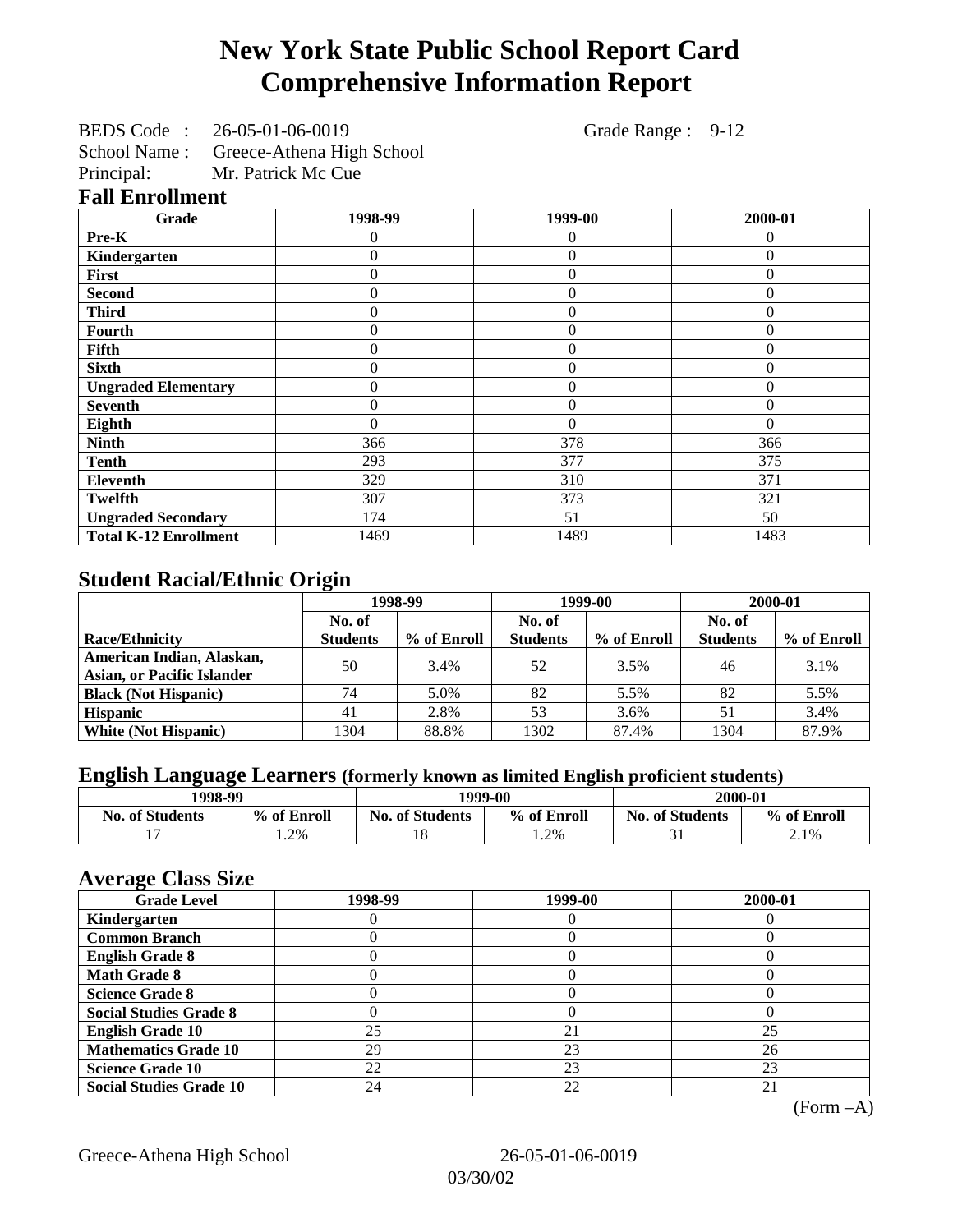### **District Need to Resource Capacity Category**

| <b>N/RC Category</b> | <b>Description</b>                                                  |
|----------------------|---------------------------------------------------------------------|
|                      | This is a school district with average student needs in relation to |
|                      | district resource capacity.                                         |

#### **Similar School Group and Description**

| <b>Similar School Group</b> | <b>Description</b>                                                    |
|-----------------------------|-----------------------------------------------------------------------|
| 50                          | All schools in this group are secondary level schools in school       |
|                             | districts with average student needs in relation to district resource |
|                             | capacity. The schools in this group are in the middle range of        |
|                             | student needs for secondary level schools in these districts.         |

**All schools within the same N/RC category are divided into three similar groups defined by the percentage of students in the school who are eligible for the free lunch program and/or who are English Language Learners (formerly known as Limited English proficient).**

### **Attendance and Suspension**

|                               |                 | 1997-98 |                 | 1998-99 | 1999-00         |         |
|-------------------------------|-----------------|---------|-----------------|---------|-----------------|---------|
|                               | No. of          | $%$ of  |                 | $%$ of  | No. of          | $%$ of  |
|                               | <b>Students</b> | Enroll. | <b>Students</b> | Enroll. | <b>Students</b> | Enroll. |
| <b>Annual Attendance Rate</b> |                 | 94.1%   |                 | 94.0%   |                 | 93.8%   |
| <b>Student Suspensions</b>    | 164             | 1.1%    | 81              | 5.5%    | 83              | 5.6%    |

### **Student Socioeconomic and Stability Indicators (Percent of Enrollment)**

|                          | 1998-99    | 1999-00 | 2000-01 |
|--------------------------|------------|---------|---------|
| <b>Free Lunch</b>        | 5.0%       | 6.4%    | 7.2%    |
| <b>Reduced Lunch</b>     | 2.0%       | 2.8%    | 3.0%    |
| <b>Public Assistance</b> | $1 - 10\%$ | $-10%$  | 1-10%   |
| <b>Student Stability</b> | 91-100%    | 92%     | 96%     |

### **Staff Counts**

| <b>Staff</b>                            | 2000-01 |
|-----------------------------------------|---------|
| <b>Total Teachers</b>                   | 112     |
| <b>Total Other Professional Staff</b>   | 12      |
| <b>Total Paraprofessionals</b>          |         |
| <b>Teaching out of Certification *</b>  |         |
| <b>Teachers with Temporary Licenses</b> |         |

\*Teaching out of certification more than on an incidental basis.

(Form –B)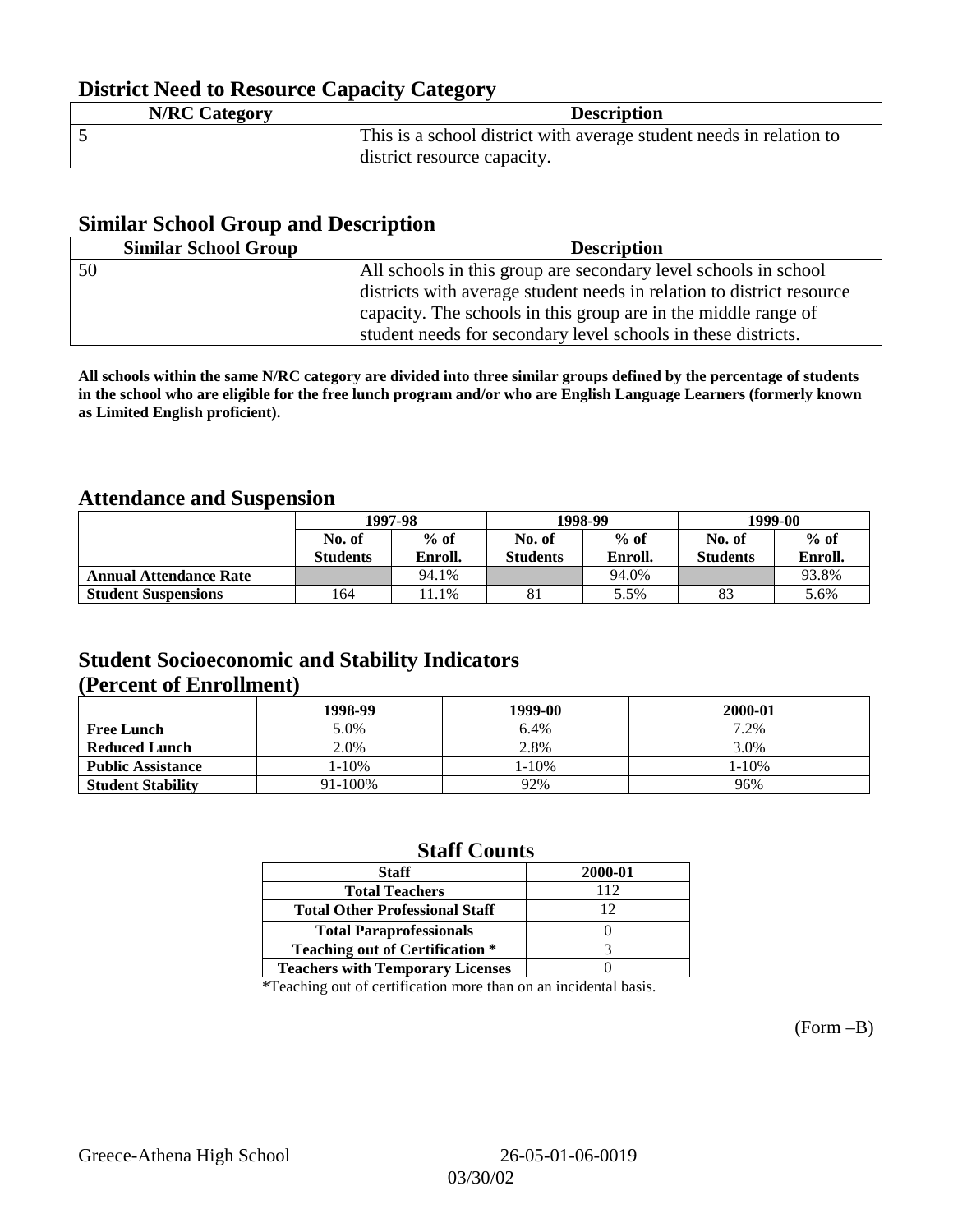## **High School Graduates and Dropouts**

|                           | 1998-99                           |                                                    |                           | 1999-00                           |                                                    |                                  | 2000-01                           |                                                    |
|---------------------------|-----------------------------------|----------------------------------------------------|---------------------------|-----------------------------------|----------------------------------------------------|----------------------------------|-----------------------------------|----------------------------------------------------|
| <b>Total</b><br>Graduates | <b>Regents</b><br><b>Diplomas</b> | $\frac{0}{0}$<br><b>Regents</b><br><b>Diplomas</b> | Total<br><b>Graduates</b> | <b>Regents</b><br><b>Diplomas</b> | $\frac{6}{6}$<br><b>Regents</b><br><b>Diplomas</b> | <b>Total</b><br><b>Graduates</b> | <b>Regents</b><br><b>Diplomas</b> | $\frac{0}{0}$<br><b>Regents</b><br><b>Diplomas</b> |
| 292                       | 198                               | 68%                                                | 332                       | 224                               | 67%                                                | 278                              | 202                               | 73%                                                |

## **High School Graduates\* Earning Regents Diplomas (All Students)**

## **Distribution of 2000-01 Graduates (All Students)**

|                | To 4-vear | To 2-year | <b>To Other Post-</b> |                        |                   |       |
|----------------|-----------|-----------|-----------------------|------------------------|-------------------|-------|
|                | College   | College   | <b>Secondary</b>      | <b>To the Military</b> | <b>Employment</b> | Other |
| <b>Number</b>  | 155       | 88        |                       |                        |                   |       |
| <b>Percent</b> | 56%       | 32%       | 0%                    | 2%                     | 5%                | 6%    |

#### **2000-01 High School Completers with Disabilities**

| Graduates* | <b>Regents</b><br><b>Diplomas</b> | <b>IEP Diplomas</b><br>or Certificates | <b>All 2000-01</b><br>completers |
|------------|-----------------------------------|----------------------------------------|----------------------------------|
| 'a         | b)                                | $\epsilon$                             | $(a+c)$                          |
|            |                                   |                                        |                                  |

\* Local Diplomas (including local diplomas with Regents endorsements)

### **High School Noncompletion Rates**

| ັ                    | 1998-99         |         |                 | 1999-00 | 2000-01         |         |
|----------------------|-----------------|---------|-----------------|---------|-----------------|---------|
|                      | No. of          | $%$ of  | No. of          | $%$ of  | No. of          | $%$ of  |
|                      | <b>Students</b> | Enroll. | <b>Students</b> | Enroll. | <b>Students</b> | Enroll. |
| Dropped out          | 21              | l.4%    | 18              | 1.2%    |                 | 0.4%    |
| Entered GED program* | ن 1             | 1.0%    |                 | $0.0\%$ | $\sim$          | 1.8%    |

\* The number and percentage of students who entered an alternative program leading to a high school equivalency diploma during each school year.

 $(Form - C)$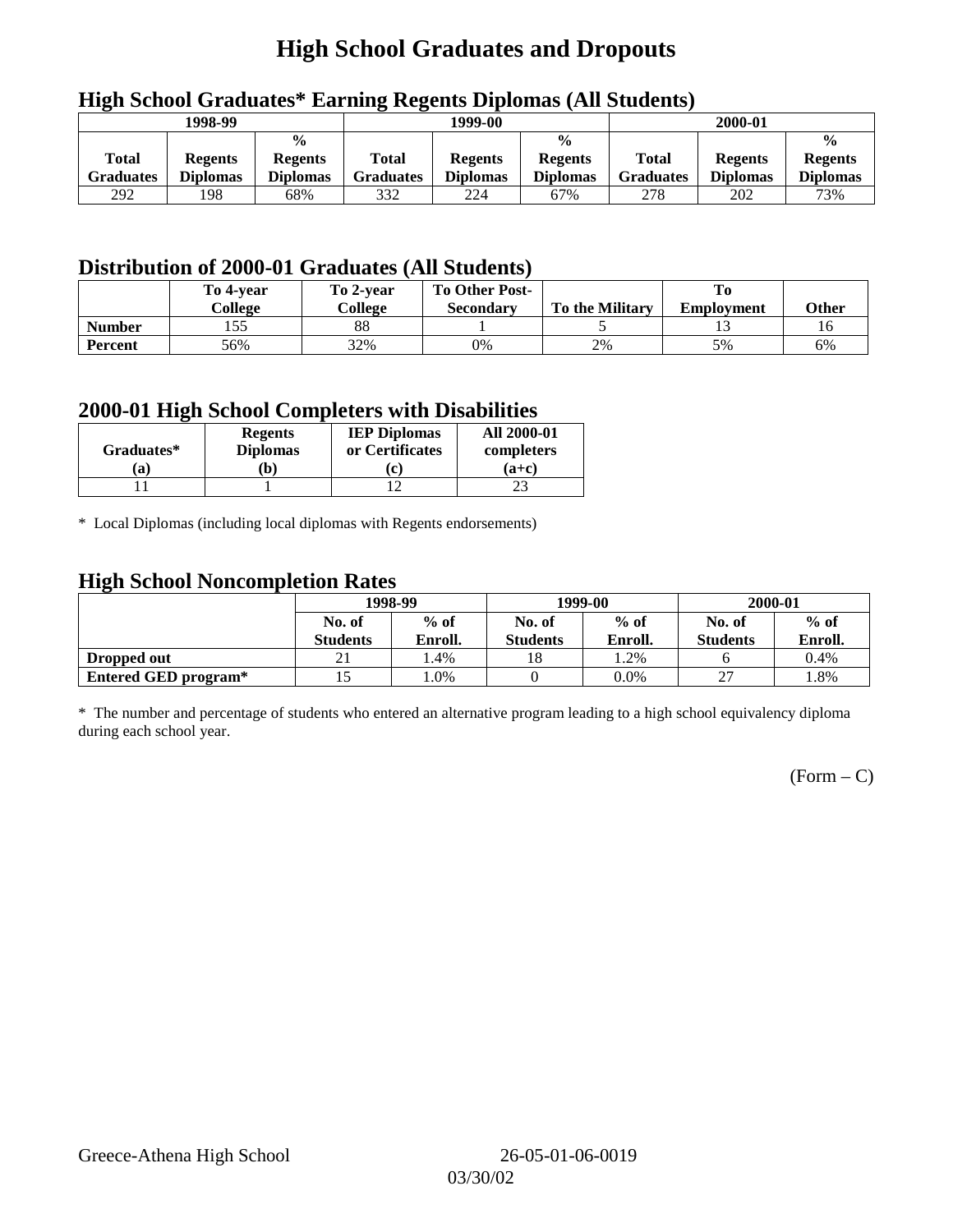## **Second Language Proficiency Examinations**

|                | 1998-99    |           |                   | 1999-00   | 2000-01           |           |  |
|----------------|------------|-----------|-------------------|-----------|-------------------|-----------|--|
| <b>Test</b>    | No. Tested | % Passing | <b>No. Tested</b> | % Passing | <b>No. Tested</b> | % Passing |  |
| French         | 39         | 82%       | 35                | 91%       | 36                | 89%       |  |
| <b>German</b>  | 30         | 100%      | 25                | 72%       |                   | 100%      |  |
| <b>Italian</b> | 52         | 85%       | 64                | 84%       |                   | 73%       |  |
| Latin          |            | 0%        |                   | 0%        |                   | 0%        |  |
| <b>Spanish</b> | 64         | 66%       | 97                | 90%       | 107               | 89%       |  |

#### **General Education Students**

#### **Students with Disabilities**

|                | 1998-99    |           |                   | 1999-00   | 2000-01    |           |  |
|----------------|------------|-----------|-------------------|-----------|------------|-----------|--|
| <b>Test</b>    | No. Tested | % Passing | <b>No. Tested</b> | % Passing | No. Tested | % Passing |  |
| French         | <b>NA</b>  | <b>NA</b> |                   |           |            | 0%        |  |
| German         | NA         | <b>NA</b> |                   |           |            | 0%        |  |
| <b>Italian</b> | <b>NA</b>  | <b>NA</b> |                   |           |            |           |  |
| Latin          | <b>NA</b>  | NA        |                   | 0%        |            | 0%        |  |
| <b>Spanish</b> | <b>NA</b>  | NA        |                   |           |            | 57%       |  |

**School reports contain data for students with disabilities for the 1999-00 and 2000-01 school years only because of changes in data collection procedures; 1998-99 data do not appear. District reports contain data for all students with disabilities enrolled in the district for the 1998-99, 1999-00 and 2000-01 school years.**

 $(Form - D)$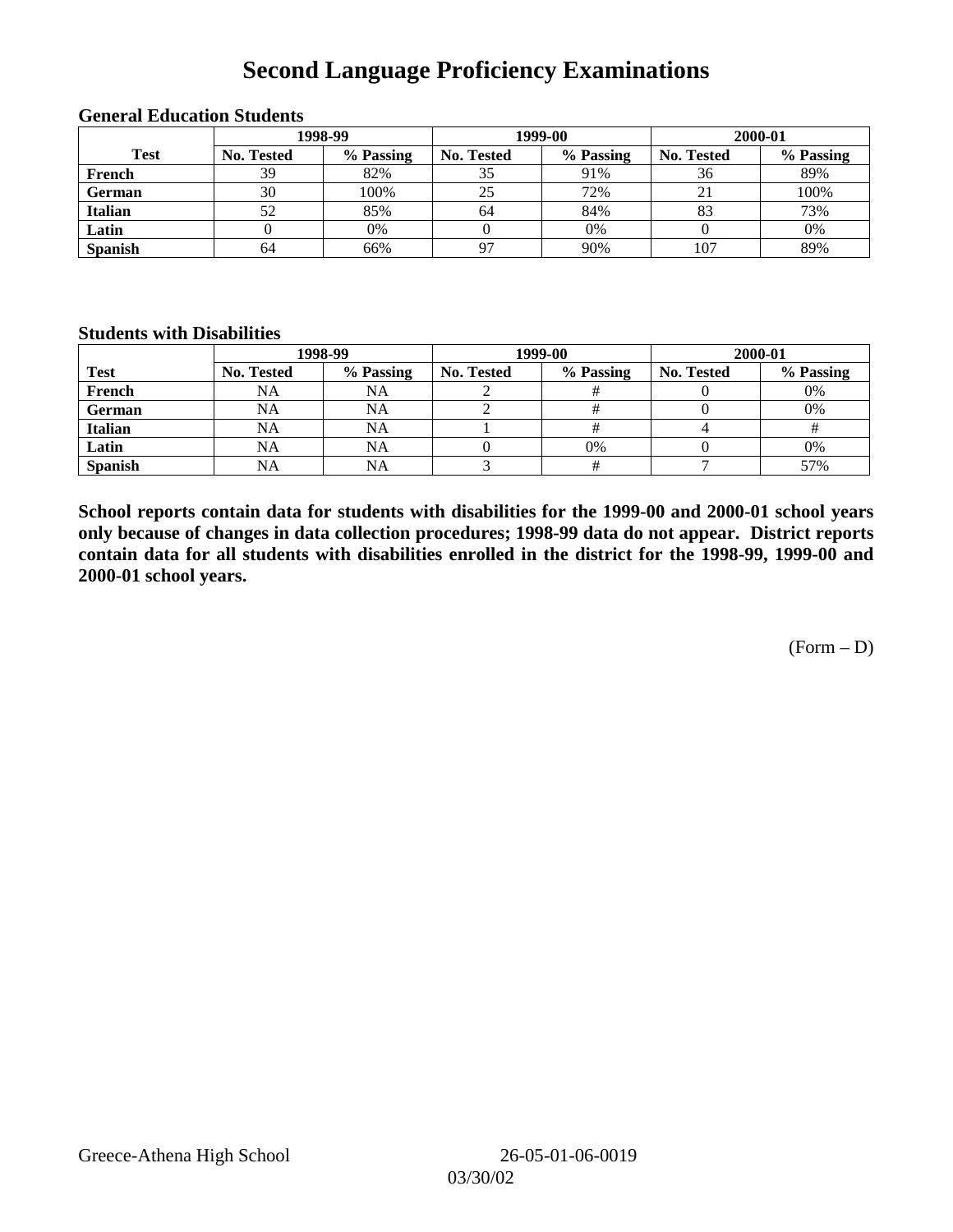## **Regents Competency Tests**

|                       | 1998-99    |           |                   | 1999-00   | 2000-01           |           |
|-----------------------|------------|-----------|-------------------|-----------|-------------------|-----------|
| <b>Test</b>           | No. Tested | % Passing | <b>No. Tested</b> | % Passing | <b>No. Tested</b> | % Passing |
| <b>Math</b>           |            |           |                   | $0\%$     |                   | 0%        |
| <b>Science</b>        | 19         | 95%       |                   |           |                   | 0%        |
| <b>Reading</b>        | 10         | 70%       |                   |           |                   | 0%        |
| Writing               |            | 71%       |                   | 0%        |                   | 0%        |
| <b>Global Studies</b> | 33         | 30%       |                   | 60%       |                   |           |
| US Hist & Gov't.      | 26         | 46%       |                   | 50%       |                   |           |

#### **General Education Students**

#### **Students with Disabilities**

|                       |                   | 1998-99   |            | 1999-00   | 2000-01    |           |
|-----------------------|-------------------|-----------|------------|-----------|------------|-----------|
| <b>Test</b>           | <b>No. Tested</b> | % Passing | No. Tested | % Passing | No. Tested | % Passing |
| <b>Math</b>           | NA                | NA        |            |           |            |           |
| <b>Science</b>        | NA                | NA        |            | 62%       |            | 58%       |
| <b>Reading</b>        | NA                | <b>NA</b> |            | 100%      |            |           |
| Writing               | NA                | NA        |            |           |            |           |
| <b>Global Studies</b> | NA                | NA        | 19         | 21%       |            |           |
| US Hist & Gov't.      | NA                | <b>NA</b> |            | 59%       |            | 29%       |

**School reports contain data for students with disabilities for the 1999-00 and 2000-01 school years only because of changes in data collection procedures; 1998-99 data do not appear. District reports contain data for all students with disabilities enrolled in the district for the 1998-99, 1999-00 and 2000-01 school years.**

(Form –E)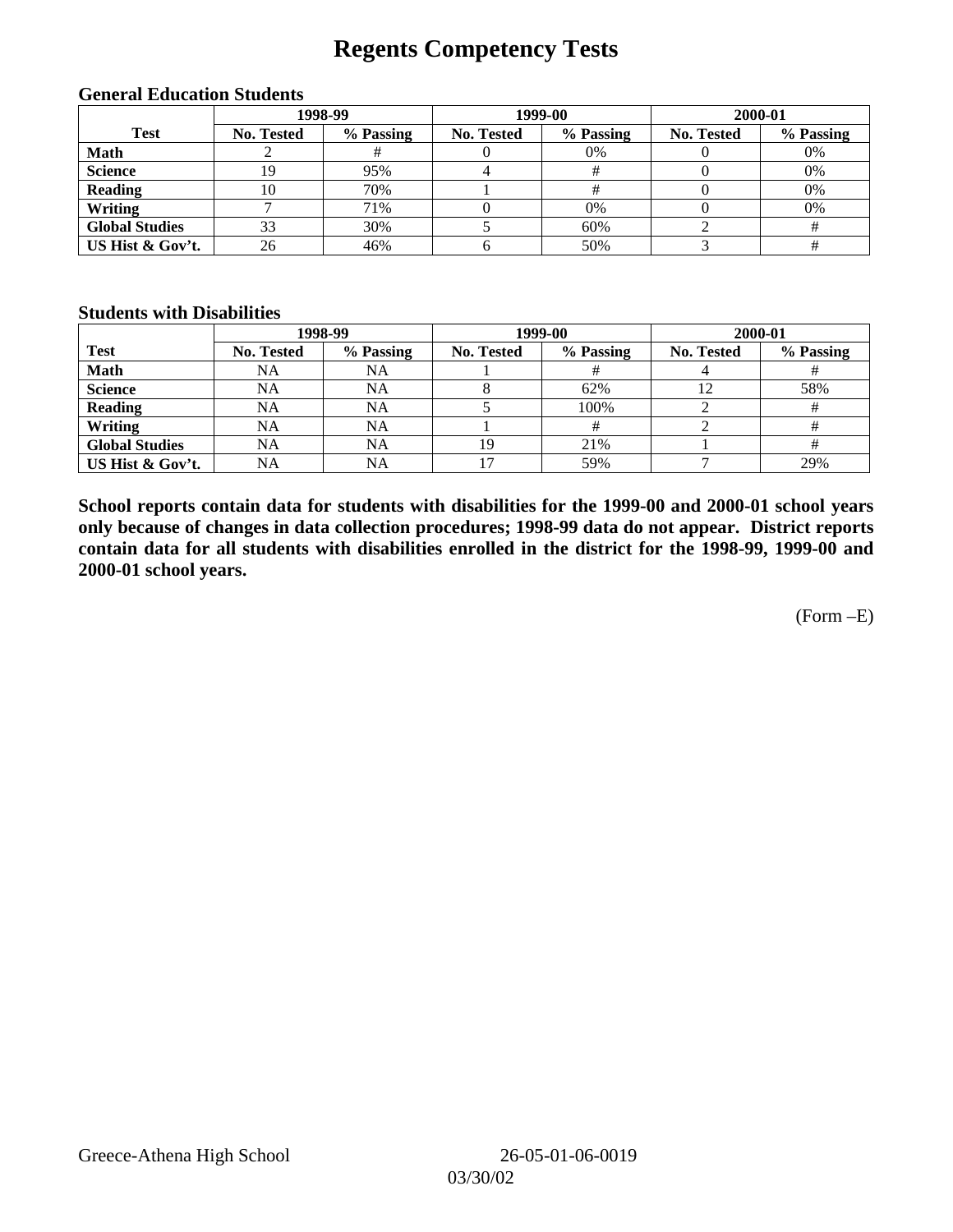|                                                             | <b>All Students</b> |                                                        |                  | <b>Students with Disabilities</b> |                  |                  |  |  |
|-------------------------------------------------------------|---------------------|--------------------------------------------------------|------------------|-----------------------------------|------------------|------------------|--|--|
|                                                             | 1999                | 2000                                                   | 2001             | 1999                              | 2000             | 2001             |  |  |
|                                                             |                     | <b>Comprehensive English</b>                           |                  |                                   |                  |                  |  |  |
| Number Tested                                               | 331                 | $\overline{293}$                                       | 355              | $\,8\,$                           | 25               | 27               |  |  |
| Number scoring 55 to 100                                    | 323                 | 284                                                    | 347              | $\overline{7}$                    | 24               | 24               |  |  |
| Number scoring 65 to 100                                    | 281                 | 248                                                    | 332              | $\overline{2}$                    | 14               | 17               |  |  |
| Number scoring 85 to 100                                    | $\overline{71}$     | $\overline{37}$                                        | 98               | $\Omega$                          | $\overline{2}$   | $\mathbf{1}$     |  |  |
| Percentage of Tested Scoring 55-100                         | 98%                 | 97%                                                    | 98%              | 88%                               | 96%              | 89%              |  |  |
| Percentage of Tested Scoring 65-100                         | 85%                 | 85%                                                    | 94%              | 25%                               | 56%              | 63%              |  |  |
| Percentage of Tested Scoring 85-100                         | 21%                 | 13%                                                    | 28%              | 0%                                | $8\%$            | 4%               |  |  |
|                                                             |                     | Math I                                                 |                  |                                   |                  |                  |  |  |
| Number Tested<br>307<br>302<br>330<br>41<br>37<br>52        |                     |                                                        |                  |                                   |                  |                  |  |  |
| Number scoring 55 to 100                                    | 283                 | 288                                                    | 306              | 30                                | 32               | 45               |  |  |
| Number scoring 65 to 100                                    | 254                 | 266                                                    | 274              | 23                                | 29               | $\overline{33}$  |  |  |
| Number scoring 85 to 100                                    | $\overline{101}$    | 160                                                    | $\overline{123}$ | $\overline{4}$                    | $\overline{9}$   | $\overline{5}$   |  |  |
| Percentage of Tested Scoring 55-100                         | 92%                 | 95%                                                    | 93%              | 73%                               | 86%              | 87%              |  |  |
| Percentage of Tested Scoring 65-100                         | 83%                 | 88%                                                    | 83%              | 56%                               | 78%              | 63%              |  |  |
| Percentage of Tested Scoring 85-100                         | 33%                 | 53%                                                    | 37%              | 10%                               | 24%              | 10%              |  |  |
| Math A                                                      |                     |                                                        |                  |                                   |                  |                  |  |  |
| Number Tested                                               | $\boldsymbol{0}$    | $\Omega$                                               | $\mathbf{0}$     | $\overline{0}$                    | $\mathbf{0}$     | $\mathbf{0}$     |  |  |
| Number scoring 55 to 100                                    | $\overline{0}$      | $\overline{0}$                                         | $\overline{0}$   | $\overline{0}$                    | $\overline{0}$   | $\overline{0}$   |  |  |
| Number scoring 65 to 100                                    | $\boldsymbol{0}$    | $\mathbf{0}$                                           | $\overline{0}$   | $\overline{0}$                    | $\boldsymbol{0}$ | $\boldsymbol{0}$ |  |  |
| Number scoring 85 to 100                                    | $\mathbf{0}$        | $\mathbf{0}$                                           | $\overline{0}$   | $\mathbf{0}$                      | $\mathbf{0}$     | $\boldsymbol{0}$ |  |  |
| Percentage of Tested Scoring 55-100                         | 0%                  | 0%                                                     | 0%               | 0%                                | 0%               | 0%               |  |  |
| Percentage of Tested Scoring 65-100                         | 0%                  | 0%                                                     | 0%               | 0%                                | 0%               | 0%               |  |  |
| Percentage of Tested Scoring 85-100                         | 0%                  | $\overline{0\%}$                                       | $\overline{0\%}$ | 0%                                | 0%               | 0%               |  |  |
|                                                             |                     | <b>Global Studies (last administered January 2000)</b> |                  |                                   |                  |                  |  |  |
| Number Tested                                               | 318                 | 357                                                    |                  | 22                                | 40               |                  |  |  |
| Number scoring 55 to 100                                    | 298                 | 347                                                    |                  | 16                                | 34               |                  |  |  |
| Number scoring 65 to 100                                    | 281                 | $\frac{1}{315}$                                        |                  | 14                                | 21               |                  |  |  |
| Number scoring $85 \overline{\text{to } 100}$               | 86                  | 128                                                    |                  | 3                                 | $\overline{2}$   |                  |  |  |
| Percentage of Tested Scoring 55-100                         | 94%                 | 97%                                                    |                  | 73%                               | 85%              |                  |  |  |
| Percentage of Tested Scoring 65-100                         | 88%                 | 88%                                                    |                  | 64%                               | 53%              |                  |  |  |
| Percentage of Tested Scoring 85-100                         | 27%                 | 36%                                                    |                  | 14%                               | 5%               |                  |  |  |
| Global History and Geography (first administered June 2000) |                     |                                                        |                  |                                   |                  |                  |  |  |
| Number Tested                                               |                     | 0                                                      | 358              |                                   | $\mathbf{0}$     | 32               |  |  |
| Number scoring 55 to 100                                    |                     | $\boldsymbol{0}$                                       | 348              |                                   | $\mathbf{0}$     | 26               |  |  |
| Number scoring 65 to 100                                    |                     | $\overline{0}$                                         | 321              |                                   | $\overline{0}$   | 19               |  |  |
| Number scoring 85 to 100                                    |                     | $\overline{0}$                                         | $\overline{121}$ |                                   | $\overline{0}$   | $\mathbf{0}$     |  |  |
| Percentage of Tested Scoring 55-100                         |                     | 0%                                                     | 97%              |                                   | $0\%$            | 81%              |  |  |
| Percentage of Tested Scoring 65-100                         |                     | 0%                                                     | 90%              |                                   | $0\%$            | 59%              |  |  |
| Percentage of Tested Scoring 85-100                         |                     | 0%                                                     | 34%              |                                   | 0%               | 0%               |  |  |

 $(Form - G)$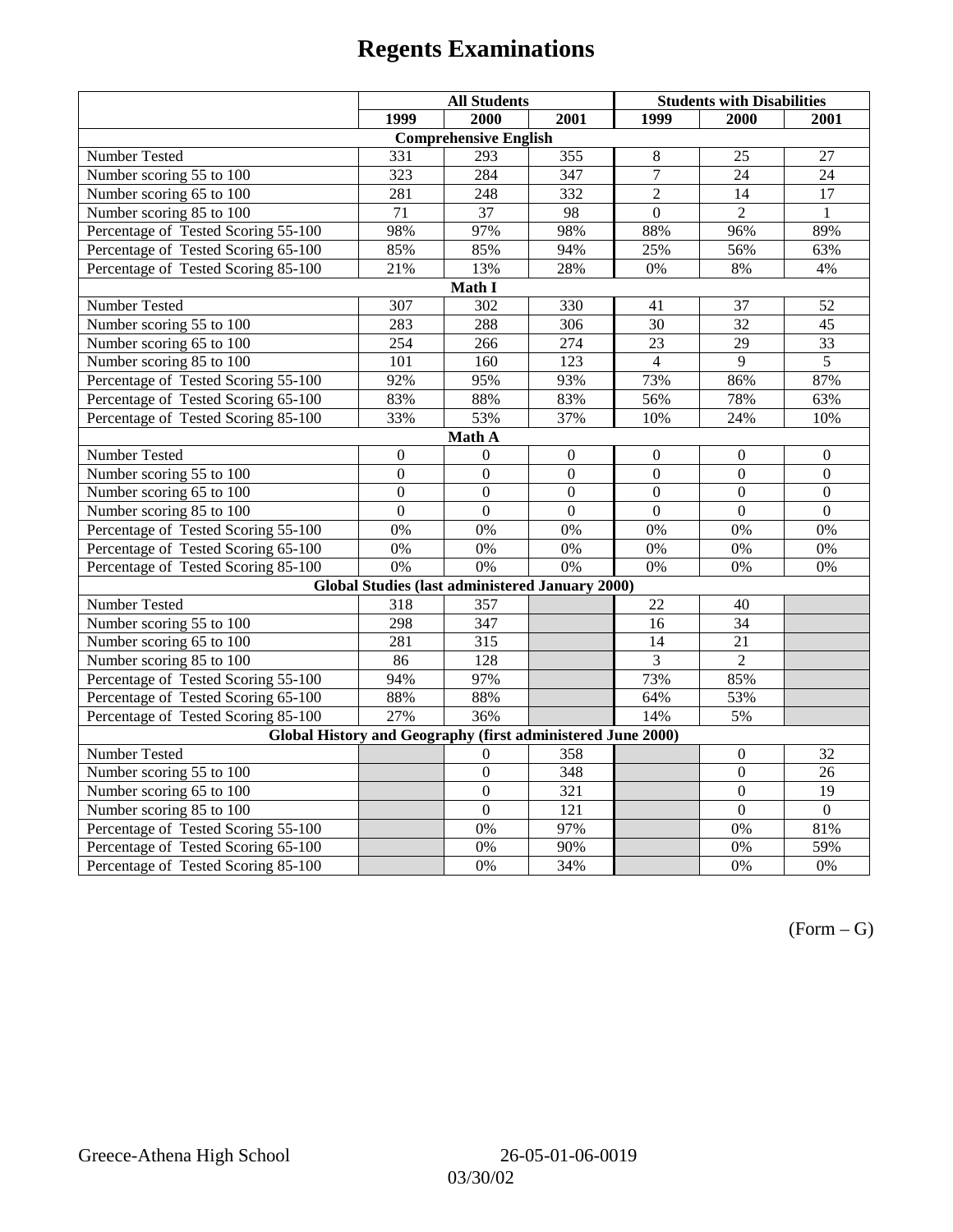|                                                              | <b>All Students</b> |                                                            |          | <b>Students with Disabilities</b> |                |          |
|--------------------------------------------------------------|---------------------|------------------------------------------------------------|----------|-----------------------------------|----------------|----------|
|                                                              | 1999                | 2000                                                       | 2001     | 1999                              | 2000           | 2001     |
| U.S. History and Government (last administered January 2001) |                     |                                                            |          |                                   |                |          |
| Number Tested                                                | 365                 | 256                                                        | 16       | 28                                | 5              | $\Omega$ |
| Number scoring 55 to 100                                     | 341                 | 245                                                        | 13       | 27                                | 5              | $\Omega$ |
| Number scoring 65 to 100                                     | 298                 | 217                                                        | 8        | 24                                | 4              | $\theta$ |
| Number scoring 85 to 100                                     | 75                  | 78                                                         | $\Omega$ | $\mathfrak{D}$                    | $\mathfrak{D}$ | $\Omega$ |
| Percentage of Tested Scoring 55-100                          | 93%                 | 96%                                                        | 81%      | 96%                               | 100%           | 0%       |
| Percentage of Tested Scoring 65-100                          | 82%                 | 85%                                                        | 50%      | 86%                               | 80%            | $0\%$    |
| Percentage of Tested Scoring 85-100                          | 21%                 | 30%                                                        | 0%       | 7%                                | 40%            | $0\%$    |
|                                                              |                     | U.S. History and Government (first administered June 2001) |          |                                   |                |          |
| Number Tested                                                |                     |                                                            | 354      |                                   |                | 35       |
| Number scoring 55 to 100                                     |                     |                                                            | 340      |                                   |                | 28       |
| Number scoring 65 to 100                                     |                     |                                                            | 309      |                                   |                | 19       |
| Number scoring 85 to 100                                     |                     |                                                            | 150      |                                   |                | 3        |
| Percentage of Tested Scoring 55-100                          |                     |                                                            | 96%      |                                   |                | 80%      |
| Percentage of Tested Scoring 65-100                          |                     |                                                            | 87%      |                                   |                | 54%      |
| Percentage of Tested Scoring 85-100                          |                     |                                                            | 42%      |                                   |                | 9%       |

(Form – H)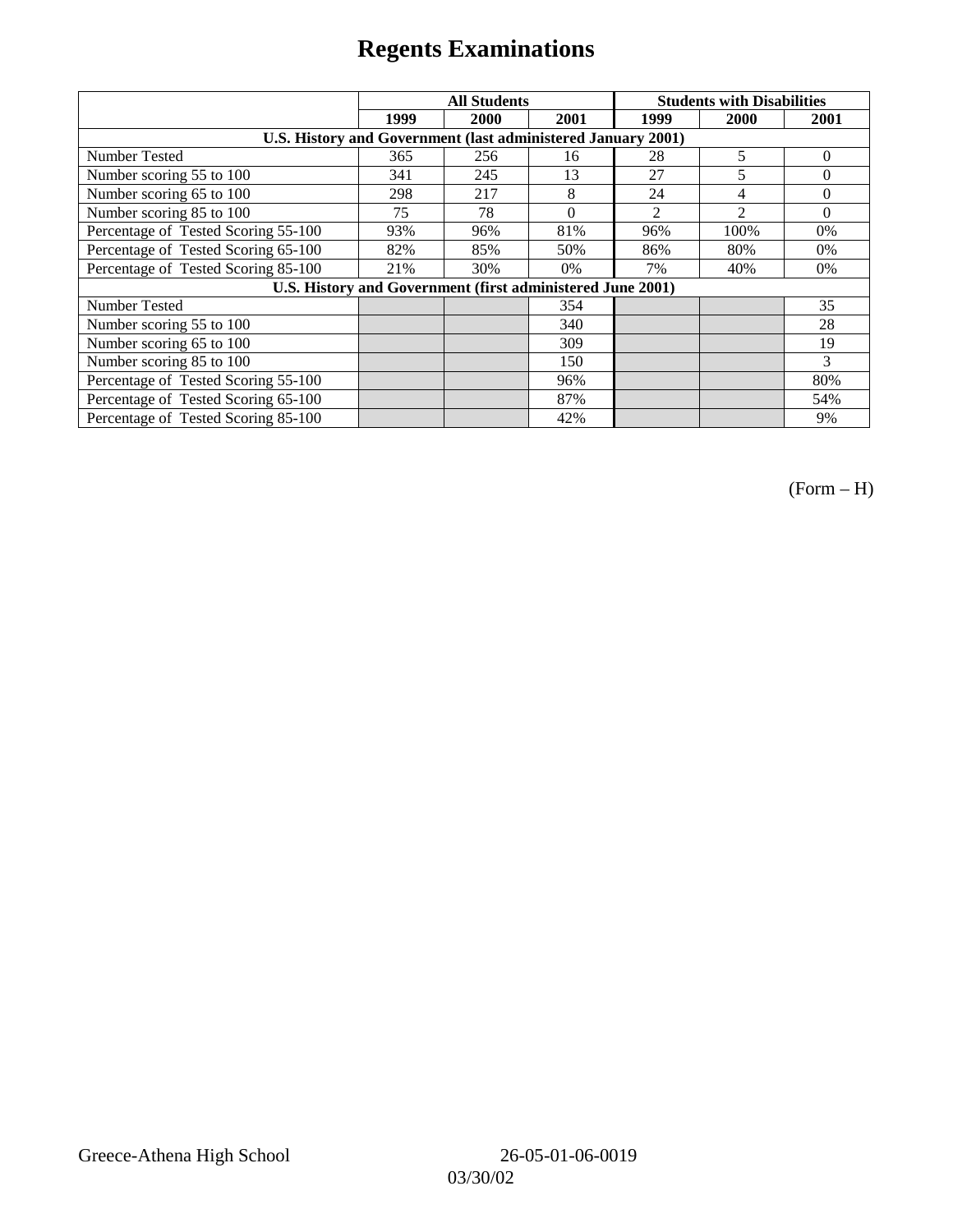## **Average Grade Enrollment**

#### **All Students**

| Year | Grade 9<br><b>Enrollment</b><br>(June) | Grade 10<br><b>Enrollment</b><br>(June) | Grade 11<br><b>Enrollment</b><br>(June) | Grade 12<br><b>Enrollment</b><br>(June) | $AGE^*$ |
|------|----------------------------------------|-----------------------------------------|-----------------------------------------|-----------------------------------------|---------|
| 1999 | 413                                    | <b>320</b>                              | 372                                     | 343                                     | 362     |
| 2000 | 401                                    | 372                                     | 297                                     | 369                                     | 360     |
| 2001 | 379                                    | 386                                     | 372                                     | 311                                     | 362     |

\* In schools with no grade 9 - 12 enrollment, AGE is the grade 8 enrollment

#### **Students with Disabilities**

| Year | Grade 9<br><b>Enrollment</b><br>(June) | Grade 10<br><b>Enrollment</b><br>(June) | Grade 11<br><b>Enrollment</b><br>(June) | Grade 12<br><b>Enrollment</b><br>(June) | $AGE^*$ |
|------|----------------------------------------|-----------------------------------------|-----------------------------------------|-----------------------------------------|---------|
| 1999 | oі                                     | 45                                      | 50                                      | 56                                      | 58      |
| 2000 | 88                                     | 01                                      | 33                                      | 55                                      | 59      |
| 2001 | 60                                     | 01                                      | 62                                      | 35                                      | 55      |

\* In schools with no grade 9 - 12 enrollment, AGE is the grade 8 enrollment

(Form – I)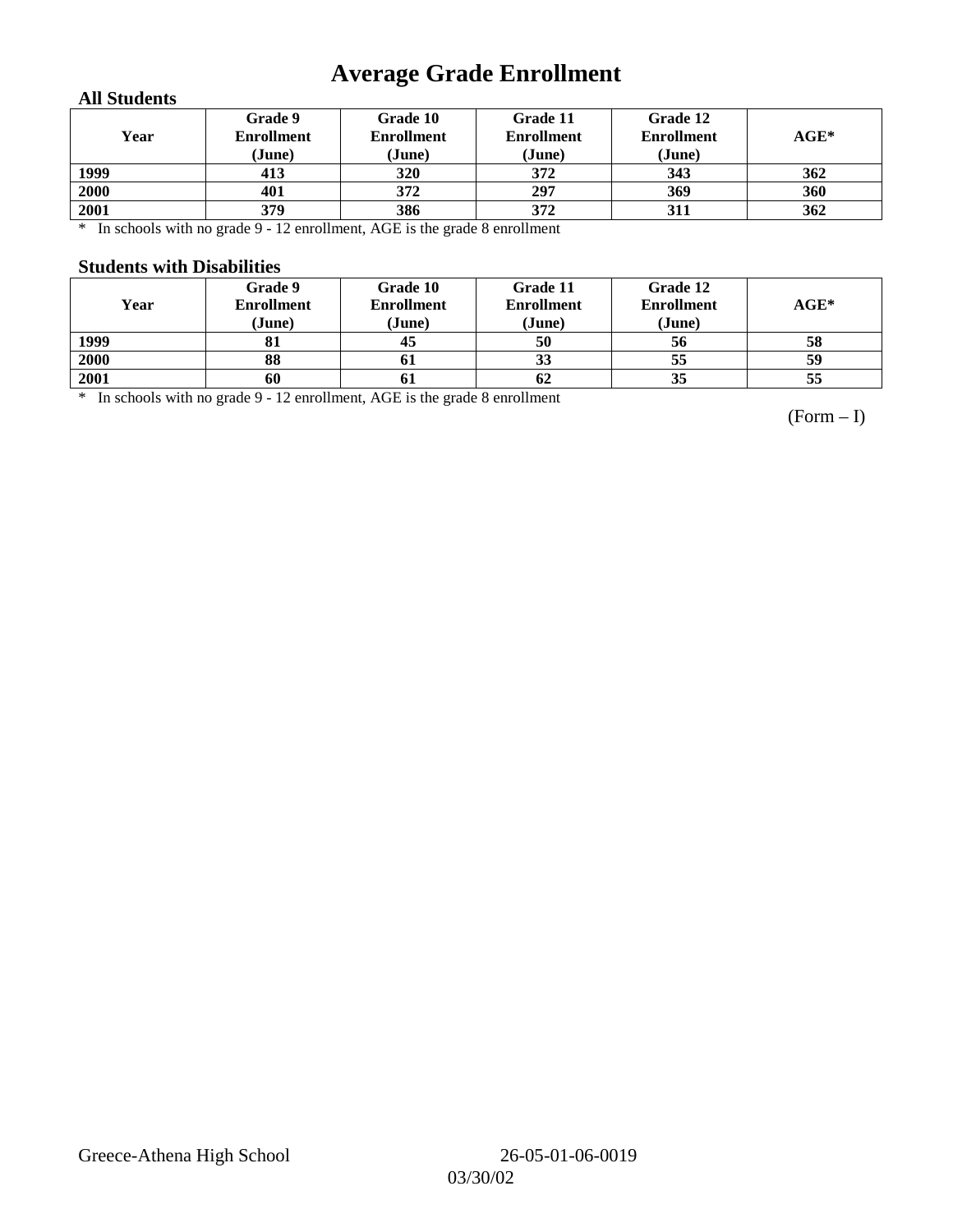|                                       | <b>All Students</b> |                              |                  | <b>Students with Disabilities</b> |                           |                  |
|---------------------------------------|---------------------|------------------------------|------------------|-----------------------------------|---------------------------|------------------|
|                                       | 1999                | 2000                         | 2001             | 1999                              | 2000                      | 2001             |
| <b>Average Grade Enrollment (AGE)</b> | 362                 | $\overline{360}$             | 362              | $\overline{58}$                   | $\overline{59}$           | $\overline{55}$  |
|                                       |                     | <b>Comprehensive French</b>  |                  |                                   |                           |                  |
| <b>Number Tested</b>                  | 35                  | 82                           | 31               | 1                                 | 2                         | $\mathbf{0}$     |
| Number scoring 55 to 100              | $\overline{34}$     | 81                           | $\overline{31}$  | $\overline{\overline{t}}$         | $\overline{\#}$           | $\overline{0}$   |
| Number scoring 65 to 100              | 34                  | 78                           | 31               | $\#$                              | $\#$                      | $\mathbf{0}$     |
| Number scoring 85 to 100              | 26                  | $\overline{34}$              | 18               | $\overline{\#}$                   | $\overline{\#}$           | $\mathbf{0}$     |
| Percentage of AGE Tested              | 10%                 | 23%                          | 9%               | $\overline{\#}$                   | #                         | 0%               |
| Percentage of AGE Scoring 55-100      | 9%                  | 23%                          | 9%               | #                                 | $\#$                      | 0%               |
| Percentage of AGE Scoring 65-100      | 9%                  | 22%                          | 9%               | $\overline{\overline{H}}$         | $\overline{\overline{t}}$ | 0%               |
| Percentage of AGE Scoring 85-100      | 7%                  | 9%                           | 5%               | $\overline{\#}$                   | $\overline{\#}$           | $0\%$            |
| Percentage of Tested Scoring 65-100   | 97%                 | 95%                          | 100%             | $\overline{\#}$                   | #                         | 0%               |
|                                       |                     | <b>Comprehensive Italian</b> |                  |                                   |                           |                  |
| Number Tested                         | 66                  | 130                          | 63               | $\Omega$                          | 1                         | $\boldsymbol{0}$ |
| Number scoring 55 to 100              | 66                  | 125                          | 63               | $\overline{0}$                    | $\#$                      | $\boldsymbol{0}$ |
| Number scoring 65 to 100              | 64                  | 118                          | 63               | $\overline{0}$                    | $\overline{\overline{t}}$ | $\mathbf{0}$     |
| Number scoring 85 to 100              | $\overline{26}$     | $\overline{57}$              | $\overline{35}$  | $\overline{0}$                    | $\overline{\overline{t}}$ | $\overline{0}$   |
| Percentage of AGE Tested              | 18%                 | 36%                          | 17%              | 0%                                | $\overline{\#}$           | 0%               |
| Percentage of AGE Scoring 55-100      | 18%                 | 35%                          | 17%              | 0%                                | #                         | 0%               |
| Percentage of AGE Scoring 65-100      | 18%                 | 33%                          | 17%              | 0%                                | $\overline{\#}$           | 0%               |
| Percentage of AGE Scoring 85-100      | 7%                  | 16%                          | 10%              | $0\%$                             | #                         | 0%               |
| Percentage of Tested Scoring 65-100   | 97%                 | 91%                          | 100%             | 0%                                | $\#$                      | 0%               |
|                                       |                     | <b>Comprehensive German</b>  |                  |                                   |                           |                  |
| Number Tested                         | 25                  | 49                           | 22               | $\overline{0}$                    | $\overline{2}$            | $\mathbf{0}$     |
| Number scoring 55 to 100              | 24                  | 45                           | 22               | $\overline{0}$                    | $\overline{\overline{}}$  | $\boldsymbol{0}$ |
| Number scoring 65 to 100              | $\overline{23}$     | $\overline{42}$              | $\overline{22}$  | $\overline{0}$                    | #                         | $\overline{0}$   |
| Number scoring 85 to 100              | 9                   | 29                           | $\overline{17}$  | $\overline{0}$                    | $\#$                      | $\overline{0}$   |
| Percentage of AGE Tested              | 7%                  | 14%                          | 6%               | 0%                                | #                         | 0%               |
| Percentage of AGE Scoring 55-100      | 7%                  | 12%                          | 6%               | 0%                                | $\overline{\#}$           | 0%               |
| Percentage of AGE Scoring 65-100      | 6%                  | 12%                          | 6%               | 0%                                | #                         | 0%               |
| Percentage of AGE Scoring 85-100      | 2%                  | 8%                           | 5%               | 0%                                | $\overline{\#}$           | 0%               |
| Percentage of Tested Scoring 65-100   | 92%                 | 86%                          | 100%             | $0\%$                             | $\overline{\#}$           | 0%               |
|                                       |                     | <b>Comprehensive Hebrew</b>  |                  |                                   |                           |                  |
| Number Tested                         | $\boldsymbol{0}$    | $\boldsymbol{0}$             | $\boldsymbol{0}$ | $\mathbf{0}$                      | $\theta$                  | $\boldsymbol{0}$ |
| Number scoring 55 to 100              | $\overline{0}$      | $\overline{0}$               | $\overline{0}$   | $\overline{0}$                    | $\overline{0}$            | $\overline{0}$   |
| Number scoring 65 to 100              | $\mathbf{0}$        | $\overline{0}$               | $\Omega$         | $\mathbf{0}$                      | $\boldsymbol{0}$          | $\boldsymbol{0}$ |
| Number scoring 85 to 100              | $\overline{0}$      | $\overline{0}$               | $\overline{0}$   | $\overline{0}$                    | $\overline{0}$            | $\overline{0}$   |
| Percentage of AGE Tested              | $\overline{0\%}$    | 0%                           | 0%               | 0%                                | 0%                        | 0%               |
| Percentage of AGE Scoring 55-100      | 0%                  | 0%                           | 0%               | 0%                                | 0%                        | 0%               |
| Percentage of AGE Scoring 65-100      | 0%                  | 0%                           | 0%               | 0%                                | 0%                        | 0%               |
| Percentage of AGE Scoring 85-100      | 0%                  | 0%                           | 0%               | $0\%$                             | 0%                        | 0%               |
| Percentage of Tested Scoring 65-100   | 0%                  | 0%                           | 0%               | 0%                                | 0%                        | 0%               |

(Form –J)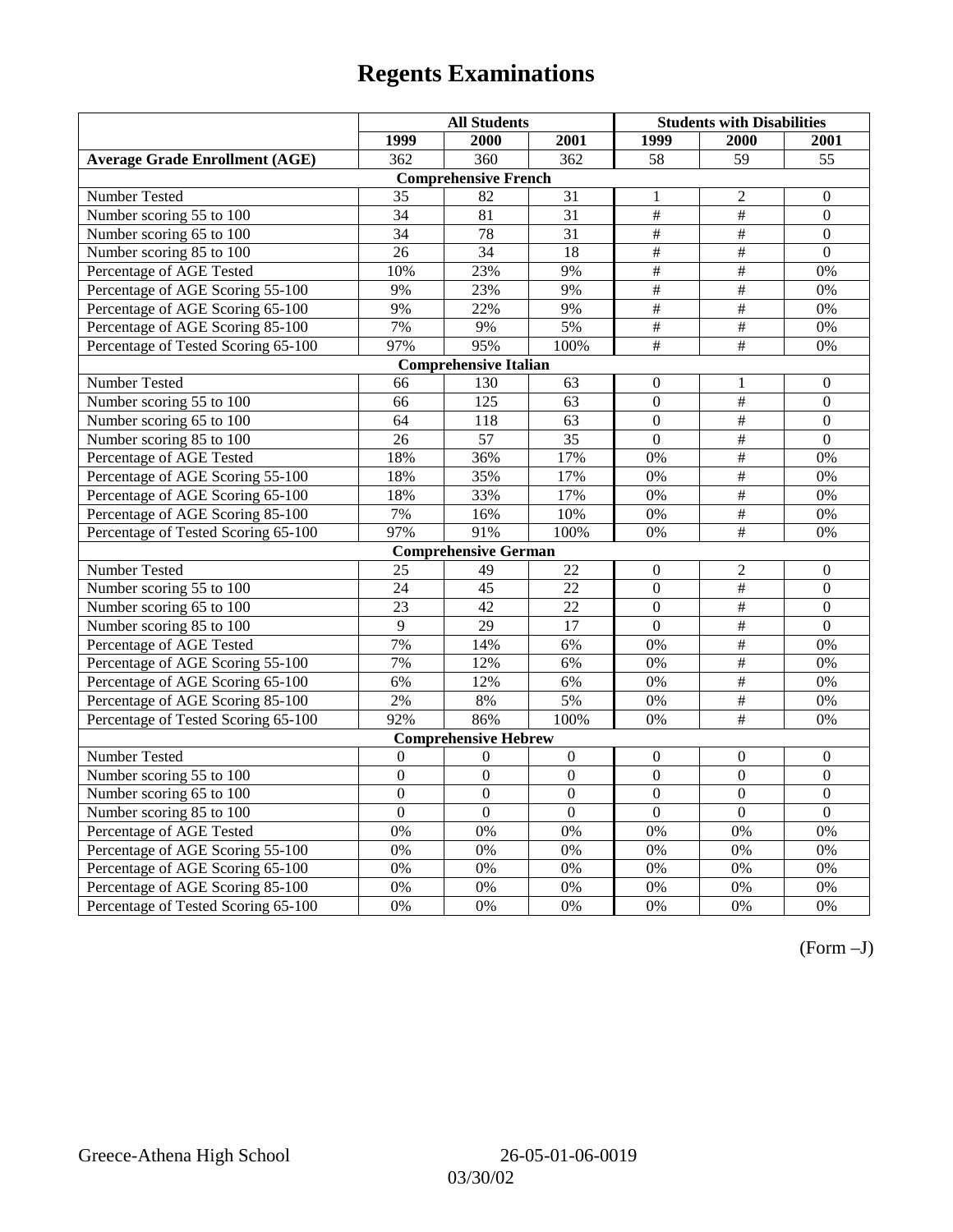|                                       | <b>All Students</b> |                              |              | <b>Students with Disabilities</b> |          |                |
|---------------------------------------|---------------------|------------------------------|--------------|-----------------------------------|----------|----------------|
|                                       | 1999                | 2000                         | 2001         | 1999                              | 2000     | 2001           |
| <b>Average Grade Enrollment (AGE)</b> | 362                 | 360                          | 362          | 58                                | 59       | 55             |
|                                       |                     | <b>Comprehensive Spanish</b> |              |                                   |          |                |
| <b>Number Tested</b>                  | 79                  | 202                          | 100          |                                   | 4        | $\mathbf{0}$   |
| Number scoring 55 to 100              | 79                  | 193                          | 98           | #                                 | #        | $\Omega$       |
| Number scoring 65 to 100              | 75                  | 174                          | 97           | #                                 | #        | $\Omega$       |
| Number scoring 85 to 100              | 32                  | 60                           | 69           | #                                 | #        | $\Omega$       |
| Percentage of AGE Tested              | 22%                 | 56%                          | 28%          | $\#$                              | $\#$     | 0%             |
| Percentage of AGE Scoring 55-100      | 22%                 | 54%                          | 27%          | $\#$                              | $\#$     | 0%             |
| Percentage of AGE Scoring 65-100      | 21%                 | 48%                          | 27%          | #                                 | #        | 0%             |
| Percentage of AGE Scoring 85-100      | 9%                  | 17%                          | 19%          | #                                 | #        | 0%             |
| Percentage of Tested Scoring 65-100   | 95%                 | 86%                          | 97%          | #                                 | #        | 0%             |
|                                       |                     | <b>Comprehensive Latin</b>   |              |                                   |          |                |
| Number Tested                         | 0                   | 0                            | $\mathbf{0}$ | $\theta$                          | $\theta$ | $\overline{0}$ |
| Number scoring 55 to 100              | $\overline{0}$      | $\overline{0}$               | $\Omega$     | $\theta$                          | $\theta$ | $\Omega$       |
| Number scoring 65 to 100              | $\mathbf{0}$        | $\mathbf{0}$                 | $\Omega$     | $\theta$                          | $\theta$ | $\Omega$       |
| Number scoring 85 to 100              | $\theta$            | $\theta$                     | $\Omega$     | $\theta$                          | $\theta$ | $\Omega$       |
| Percentage of AGE Tested              | 0%                  | 0%                           | $0\%$        | 0%                                | 0%       | 0%             |
| Percentage of AGE Scoring 55-100      | 0%                  | 0%                           | 0%           | 0%                                | 0%       | 0%             |
| Percentage of AGE Scoring 65-100      | 0%                  | 0%                           | 0%           | 0%                                | 0%       | 0%             |
| Percentage of AGE Scoring 85-100      | 0%                  | 0%                           | 0%           | 0%                                | 0%       | $0\%$          |
| Percentage of Tested Scoring 65-100   | 0%                  | 0%                           | 0%           | 0%                                | 0%       | $0\%$          |

(Form – K)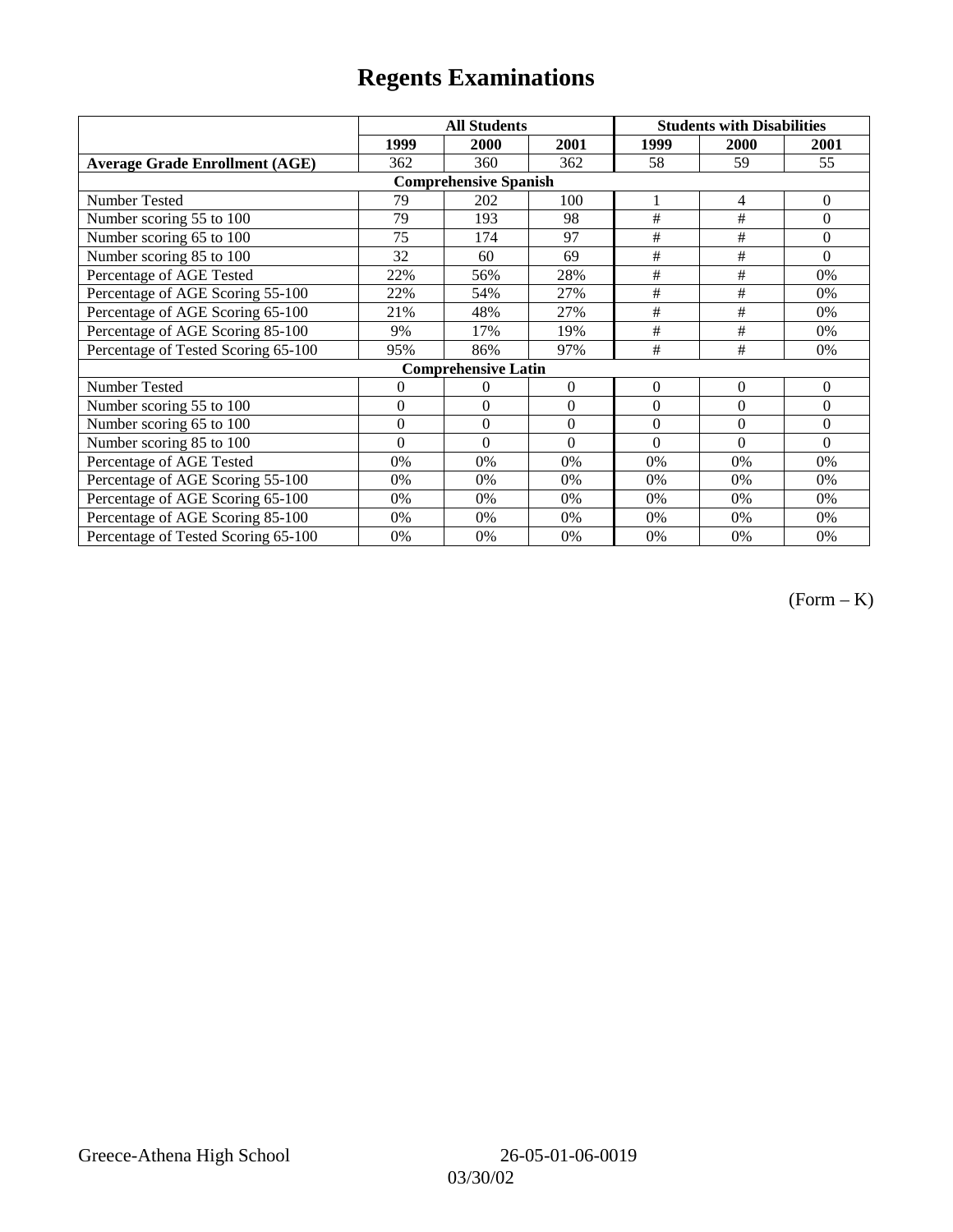|                                       | <b>All Students</b> |                                       |                |                | <b>Students with Disabilities</b> |                  |  |  |
|---------------------------------------|---------------------|---------------------------------------|----------------|----------------|-----------------------------------|------------------|--|--|
|                                       | 1999                | 2000                                  | 2001           | 1999           | 2000                              | 2001             |  |  |
| <b>Average Grade Enrollment (AGE)</b> | 362                 | 360                                   | 362            | 58             | 59                                | 55               |  |  |
|                                       |                     | Math II                               |                |                |                                   |                  |  |  |
| Number Tested                         | 311                 | 334                                   | 343            | 10             | 8                                 | 14               |  |  |
| Number scoring 55 to 100              | 275                 | 311                                   | 317            | 8              | 6                                 | 10               |  |  |
| Number scoring 65 to 100              | 236                 | 287                                   | 291            | 6              | 6                                 | 9                |  |  |
| Number scoring 85 to 100              | 107                 | 148                                   | 136            | 1              | 3                                 | 1                |  |  |
| Percentage of AGE Tested              | 86%                 | 93%                                   | 95%            | 17%            | 14%                               | 25%              |  |  |
| Percentage of AGE Scoring 55-100      | 76%                 | 86%                                   | 88%            | 14%            | 10%                               | 18%              |  |  |
| Percentage of AGE Scoring 65-100      | 65%                 | 80%                                   | 80%            | 10%            | 10%                               | 16%              |  |  |
| Percentage of AGE Scoring 85-100      | 30%                 | 41%                                   | 38%            | 2%             | 5%                                | 2%               |  |  |
| Percentage of Tested Scoring 65-100   | 76%                 | 86%                                   | 85%            | 60%            | 75%                               | 64%              |  |  |
| Math III                              |                     |                                       |                |                |                                   |                  |  |  |
| Number Tested                         | 221                 | 238                                   | 259            | 5              | 6                                 | 12               |  |  |
| Number scoring 55 to 100              | 185                 | 206                                   | 236            | $\overline{2}$ | 4                                 | 10               |  |  |
| Number scoring 65 to 100              | 165                 | 178                                   | 216            | $\overline{2}$ | $\overline{2}$                    | 9                |  |  |
| Number scoring 85 to 100              | 77                  | 87                                    | 110            | $\mathbf{1}$   | $\mathbf{1}$                      | $\overline{2}$   |  |  |
| Percentage of AGE Tested              | 61%                 | 66%                                   | 72%            | 9%             | 10%                               | 22%              |  |  |
| Percentage of AGE Scoring 55-100      | 51%                 | 57%                                   | 65%            | 3%             | 7%                                | 18%              |  |  |
| Percentage of AGE Scoring 65-100      | 46%                 | 49%                                   | 60%            | 3%             | 3%                                | 16%              |  |  |
| Percentage of AGE Scoring 85-100      | 21%                 | 24%                                   | 30%            | 2%             | 2%                                | 4%               |  |  |
| Percentage of Tested Scoring 65-100   | 75%                 | 75%                                   | 83%            | 40%            | 33%                               | 75%              |  |  |
|                                       |                     | Math B (first administered June 2001) |                |                |                                   |                  |  |  |
| Number Tested                         |                     |                                       | $\overline{0}$ |                |                                   | $\boldsymbol{0}$ |  |  |
| Number scoring 55 to 100              |                     |                                       | $\overline{0}$ |                |                                   | $\boldsymbol{0}$ |  |  |
| Number scoring 65 to 100              |                     |                                       | $\overline{0}$ |                |                                   | $\boldsymbol{0}$ |  |  |
| Number scoring 85 to 100              |                     |                                       | $\overline{0}$ |                |                                   | $\overline{0}$   |  |  |
| Percentage of AGE Tested              |                     |                                       | 0%             |                |                                   | 0%               |  |  |
| Percentage of AGE Scoring 55-100      |                     |                                       | 0%             |                |                                   | $0\%$            |  |  |
| Percentage of AGE Scoring 65-100      |                     |                                       | 0%             |                |                                   | 0%               |  |  |
| Percentage of AGE Scoring 85-100      |                     |                                       | 0%             |                |                                   | 0%               |  |  |
| Percentage of Tested Scoring 65-100   |                     |                                       | 0%             |                |                                   | 0%               |  |  |

 $(Form - L)$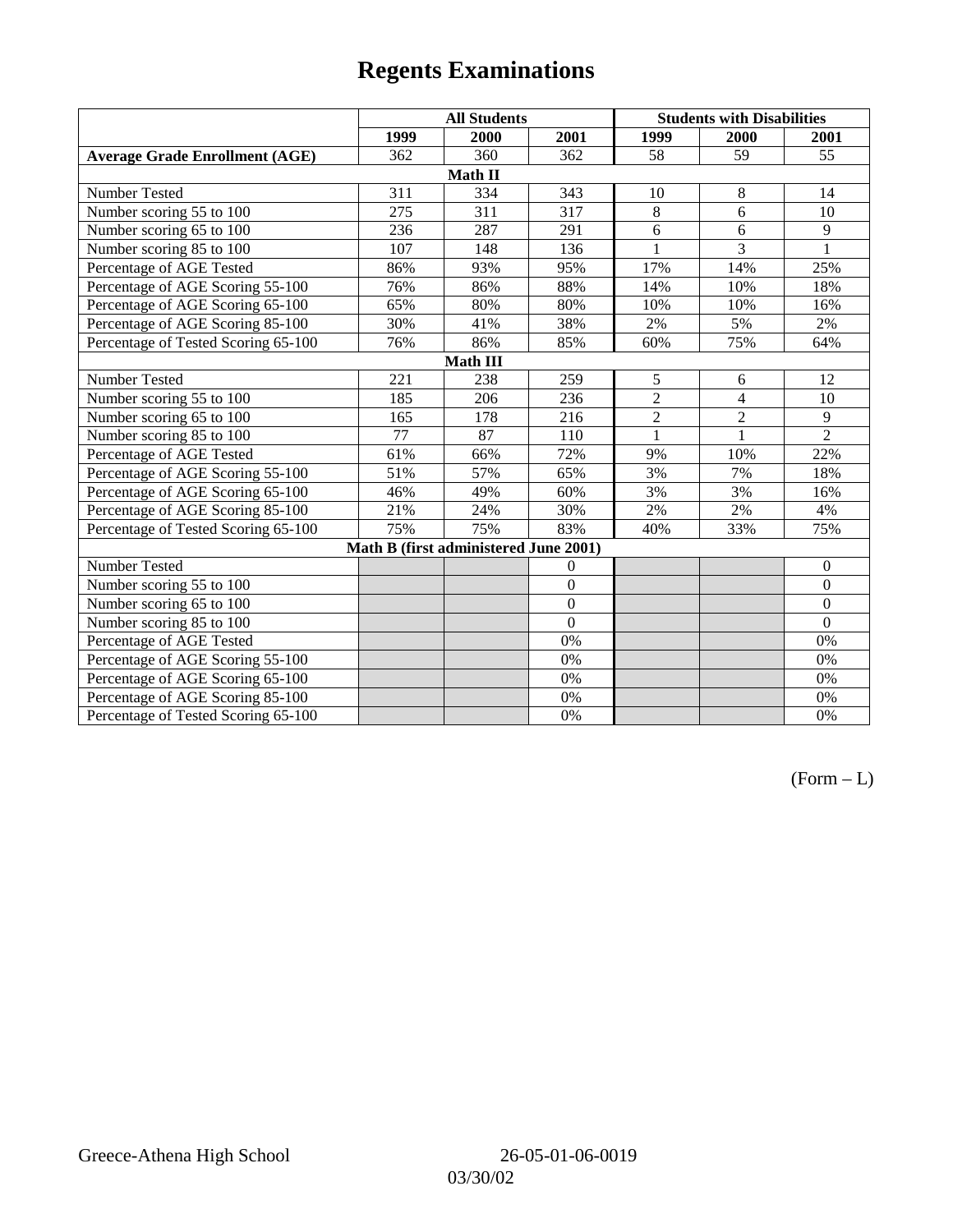| 1999<br>2000<br>2001<br>1999<br>2000<br>2001<br>$\overline{58}$<br>$\overline{59}$<br><b>Average Grade Enrollment (AGE)</b><br>362<br>360<br>362<br>55<br>Earth Science (last administered January 2001)<br>Number Tested<br>$70\,$<br>$\overline{0}$<br>$\Omega$<br>$\Omega$<br>23<br>$\Omega$<br>Number scoring 55 to 100<br>50<br>$\mathbf{0}$<br>$\boldsymbol{0}$<br>$\boldsymbol{0}$<br>$\Omega$<br>17<br>Number scoring 65 to 100<br>$\overline{0}$<br>$\overline{0}$<br>29<br>$\boldsymbol{0}$<br>$\boldsymbol{0}$<br>14<br>$\mathbf{0}$<br>$\mathbf{0}$<br>$\mathbf{0}$<br>$\boldsymbol{0}$<br>$\mathbf{0}$<br>Number scoring 85 to 100<br>$\mathbf{1}$<br>Percentage of AGE Tested<br>0%<br>0%<br>19%<br>0%<br>0%<br>42%<br>Percentage of AGE Scoring 55-100<br>0%<br>0%<br>14%<br>0%<br>0%<br>31%<br>Percentage of AGE Scoring 65-100<br>0%<br>0%<br>8%<br>0%<br>0%<br>25%<br>Percentage of AGE Scoring 85-100<br>$0\%$<br>0%<br>0%<br>0%<br>0%<br>0% |  |  |  |  |  |  |  |
|-----------------------------------------------------------------------------------------------------------------------------------------------------------------------------------------------------------------------------------------------------------------------------------------------------------------------------------------------------------------------------------------------------------------------------------------------------------------------------------------------------------------------------------------------------------------------------------------------------------------------------------------------------------------------------------------------------------------------------------------------------------------------------------------------------------------------------------------------------------------------------------------------------------------------------------------------------------------|--|--|--|--|--|--|--|
|                                                                                                                                                                                                                                                                                                                                                                                                                                                                                                                                                                                                                                                                                                                                                                                                                                                                                                                                                                 |  |  |  |  |  |  |  |
|                                                                                                                                                                                                                                                                                                                                                                                                                                                                                                                                                                                                                                                                                                                                                                                                                                                                                                                                                                 |  |  |  |  |  |  |  |
|                                                                                                                                                                                                                                                                                                                                                                                                                                                                                                                                                                                                                                                                                                                                                                                                                                                                                                                                                                 |  |  |  |  |  |  |  |
|                                                                                                                                                                                                                                                                                                                                                                                                                                                                                                                                                                                                                                                                                                                                                                                                                                                                                                                                                                 |  |  |  |  |  |  |  |
|                                                                                                                                                                                                                                                                                                                                                                                                                                                                                                                                                                                                                                                                                                                                                                                                                                                                                                                                                                 |  |  |  |  |  |  |  |
|                                                                                                                                                                                                                                                                                                                                                                                                                                                                                                                                                                                                                                                                                                                                                                                                                                                                                                                                                                 |  |  |  |  |  |  |  |
|                                                                                                                                                                                                                                                                                                                                                                                                                                                                                                                                                                                                                                                                                                                                                                                                                                                                                                                                                                 |  |  |  |  |  |  |  |
|                                                                                                                                                                                                                                                                                                                                                                                                                                                                                                                                                                                                                                                                                                                                                                                                                                                                                                                                                                 |  |  |  |  |  |  |  |
|                                                                                                                                                                                                                                                                                                                                                                                                                                                                                                                                                                                                                                                                                                                                                                                                                                                                                                                                                                 |  |  |  |  |  |  |  |
|                                                                                                                                                                                                                                                                                                                                                                                                                                                                                                                                                                                                                                                                                                                                                                                                                                                                                                                                                                 |  |  |  |  |  |  |  |
|                                                                                                                                                                                                                                                                                                                                                                                                                                                                                                                                                                                                                                                                                                                                                                                                                                                                                                                                                                 |  |  |  |  |  |  |  |
| Percentage of Tested Scoring 65-100<br>0%<br>0%<br>41%<br>0%<br>0%<br>61%                                                                                                                                                                                                                                                                                                                                                                                                                                                                                                                                                                                                                                                                                                                                                                                                                                                                                       |  |  |  |  |  |  |  |
| Physical Setting: Earth Science (first administered June 2001)                                                                                                                                                                                                                                                                                                                                                                                                                                                                                                                                                                                                                                                                                                                                                                                                                                                                                                  |  |  |  |  |  |  |  |
| Number Tested<br>307<br>47                                                                                                                                                                                                                                                                                                                                                                                                                                                                                                                                                                                                                                                                                                                                                                                                                                                                                                                                      |  |  |  |  |  |  |  |
| Number scoring 55 to 100<br>286<br>36                                                                                                                                                                                                                                                                                                                                                                                                                                                                                                                                                                                                                                                                                                                                                                                                                                                                                                                           |  |  |  |  |  |  |  |
| Number scoring 65 to 100<br>251<br>25                                                                                                                                                                                                                                                                                                                                                                                                                                                                                                                                                                                                                                                                                                                                                                                                                                                                                                                           |  |  |  |  |  |  |  |
| Number scoring 85 to 100<br>85<br>$\mathbf{2}$                                                                                                                                                                                                                                                                                                                                                                                                                                                                                                                                                                                                                                                                                                                                                                                                                                                                                                                  |  |  |  |  |  |  |  |
| 85%<br>Percentage of AGE Tested<br>85%                                                                                                                                                                                                                                                                                                                                                                                                                                                                                                                                                                                                                                                                                                                                                                                                                                                                                                                          |  |  |  |  |  |  |  |
| 79%<br>Percentage of AGE Scoring 55-100<br>65%                                                                                                                                                                                                                                                                                                                                                                                                                                                                                                                                                                                                                                                                                                                                                                                                                                                                                                                  |  |  |  |  |  |  |  |
| Percentage of AGE Scoring 65-100<br>69%<br>45%                                                                                                                                                                                                                                                                                                                                                                                                                                                                                                                                                                                                                                                                                                                                                                                                                                                                                                                  |  |  |  |  |  |  |  |
| Percentage of AGE Scoring 85-100<br>23%<br>4%                                                                                                                                                                                                                                                                                                                                                                                                                                                                                                                                                                                                                                                                                                                                                                                                                                                                                                                   |  |  |  |  |  |  |  |
| Percentage of Tested Scoring 65-100<br>82%<br>53%                                                                                                                                                                                                                                                                                                                                                                                                                                                                                                                                                                                                                                                                                                                                                                                                                                                                                                               |  |  |  |  |  |  |  |
| <b>Biology (last administered January 2001)</b>                                                                                                                                                                                                                                                                                                                                                                                                                                                                                                                                                                                                                                                                                                                                                                                                                                                                                                                 |  |  |  |  |  |  |  |
| Number Tested<br>$\overline{c}$<br>293<br>335<br>34<br>12<br>11                                                                                                                                                                                                                                                                                                                                                                                                                                                                                                                                                                                                                                                                                                                                                                                                                                                                                                 |  |  |  |  |  |  |  |
| $\overline{\ddot{}}$<br>Number scoring 55 to 100<br>288<br>321<br>11<br>9<br>30                                                                                                                                                                                                                                                                                                                                                                                                                                                                                                                                                                                                                                                                                                                                                                                                                                                                                 |  |  |  |  |  |  |  |
| Number scoring 65 to 100<br>8<br>$\frac{1}{2}$<br>261<br>295<br>19<br>$\mathbf{1}$                                                                                                                                                                                                                                                                                                                                                                                                                                                                                                                                                                                                                                                                                                                                                                                                                                                                              |  |  |  |  |  |  |  |
| $\overline{\ddot{}}$<br>Number scoring 85 to 100<br>85<br>113<br>$\Omega$<br>1<br>1                                                                                                                                                                                                                                                                                                                                                                                                                                                                                                                                                                                                                                                                                                                                                                                                                                                                             |  |  |  |  |  |  |  |
| $\#$<br>81%<br>93%<br>Percentage of AGE Tested<br>9%<br>21%<br>19%                                                                                                                                                                                                                                                                                                                                                                                                                                                                                                                                                                                                                                                                                                                                                                                                                                                                                              |  |  |  |  |  |  |  |
| $\overline{\#}$<br>80%<br>89%<br>15%<br>Percentage of AGE Scoring 55-100<br>8%<br>19%                                                                                                                                                                                                                                                                                                                                                                                                                                                                                                                                                                                                                                                                                                                                                                                                                                                                           |  |  |  |  |  |  |  |
| Percentage of AGE Scoring 65-100<br>72%<br>82%<br>5%<br>2%<br>14%<br>$\#$                                                                                                                                                                                                                                                                                                                                                                                                                                                                                                                                                                                                                                                                                                                                                                                                                                                                                       |  |  |  |  |  |  |  |
| Percentage of AGE Scoring 85-100<br>$\overline{\#}$<br>23%<br>31%<br>$2\%$<br>0%<br>0%                                                                                                                                                                                                                                                                                                                                                                                                                                                                                                                                                                                                                                                                                                                                                                                                                                                                          |  |  |  |  |  |  |  |
| $\overline{\#}$<br>88%<br>89%<br>56%<br>8%<br>73%<br>Percentage of Tested Scoring 65-100                                                                                                                                                                                                                                                                                                                                                                                                                                                                                                                                                                                                                                                                                                                                                                                                                                                                        |  |  |  |  |  |  |  |
| <b>Chemistry</b>                                                                                                                                                                                                                                                                                                                                                                                                                                                                                                                                                                                                                                                                                                                                                                                                                                                                                                                                                |  |  |  |  |  |  |  |
| Number Tested<br>233<br>270<br>229<br>$\overline{\mathcal{A}}$<br>4<br>6                                                                                                                                                                                                                                                                                                                                                                                                                                                                                                                                                                                                                                                                                                                                                                                                                                                                                        |  |  |  |  |  |  |  |
| $\#$<br>$\#$<br>Number scoring 55 to 100<br>227<br>209<br>252<br>$\overline{4}$                                                                                                                                                                                                                                                                                                                                                                                                                                                                                                                                                                                                                                                                                                                                                                                                                                                                                 |  |  |  |  |  |  |  |
| 197<br>$\frac{1}{2}$<br>$\frac{1}{2}$<br>$\overline{2}$<br>Number scoring 65 to 100<br>175<br>206                                                                                                                                                                                                                                                                                                                                                                                                                                                                                                                                                                                                                                                                                                                                                                                                                                                               |  |  |  |  |  |  |  |
| Number scoring 85 to 100<br>69<br>65<br>$\#$<br>$\#$<br>64<br>$\mathbf{1}$                                                                                                                                                                                                                                                                                                                                                                                                                                                                                                                                                                                                                                                                                                                                                                                                                                                                                      |  |  |  |  |  |  |  |
| $\#$<br>$\#$<br>Percentage of AGE Tested<br>64%<br>64%<br>75%<br>11%                                                                                                                                                                                                                                                                                                                                                                                                                                                                                                                                                                                                                                                                                                                                                                                                                                                                                            |  |  |  |  |  |  |  |
| $\#$<br>#<br>63%<br>58%<br>70%<br>7%<br>Percentage of AGE Scoring 55-100                                                                                                                                                                                                                                                                                                                                                                                                                                                                                                                                                                                                                                                                                                                                                                                                                                                                                        |  |  |  |  |  |  |  |
| 54%<br>57%<br>$\overline{\#}$<br>$\overline{\#}$<br>Percentage of AGE Scoring 65-100<br>49%<br>4%                                                                                                                                                                                                                                                                                                                                                                                                                                                                                                                                                                                                                                                                                                                                                                                                                                                               |  |  |  |  |  |  |  |
| $\frac{1}{2}$<br>$\frac{1}{2}$<br>Percentage of AGE Scoring 85-100<br>19%<br>18%<br>18%<br>$2\%$                                                                                                                                                                                                                                                                                                                                                                                                                                                                                                                                                                                                                                                                                                                                                                                                                                                                |  |  |  |  |  |  |  |
| $\overline{\#}$<br>Percentage of Tested Scoring 65-100<br>$\#$<br>85%<br>76%<br>76%<br>33%<br>$\Gamma$<br>$\mathbf{M}$                                                                                                                                                                                                                                                                                                                                                                                                                                                                                                                                                                                                                                                                                                                                                                                                                                          |  |  |  |  |  |  |  |

(Form – M)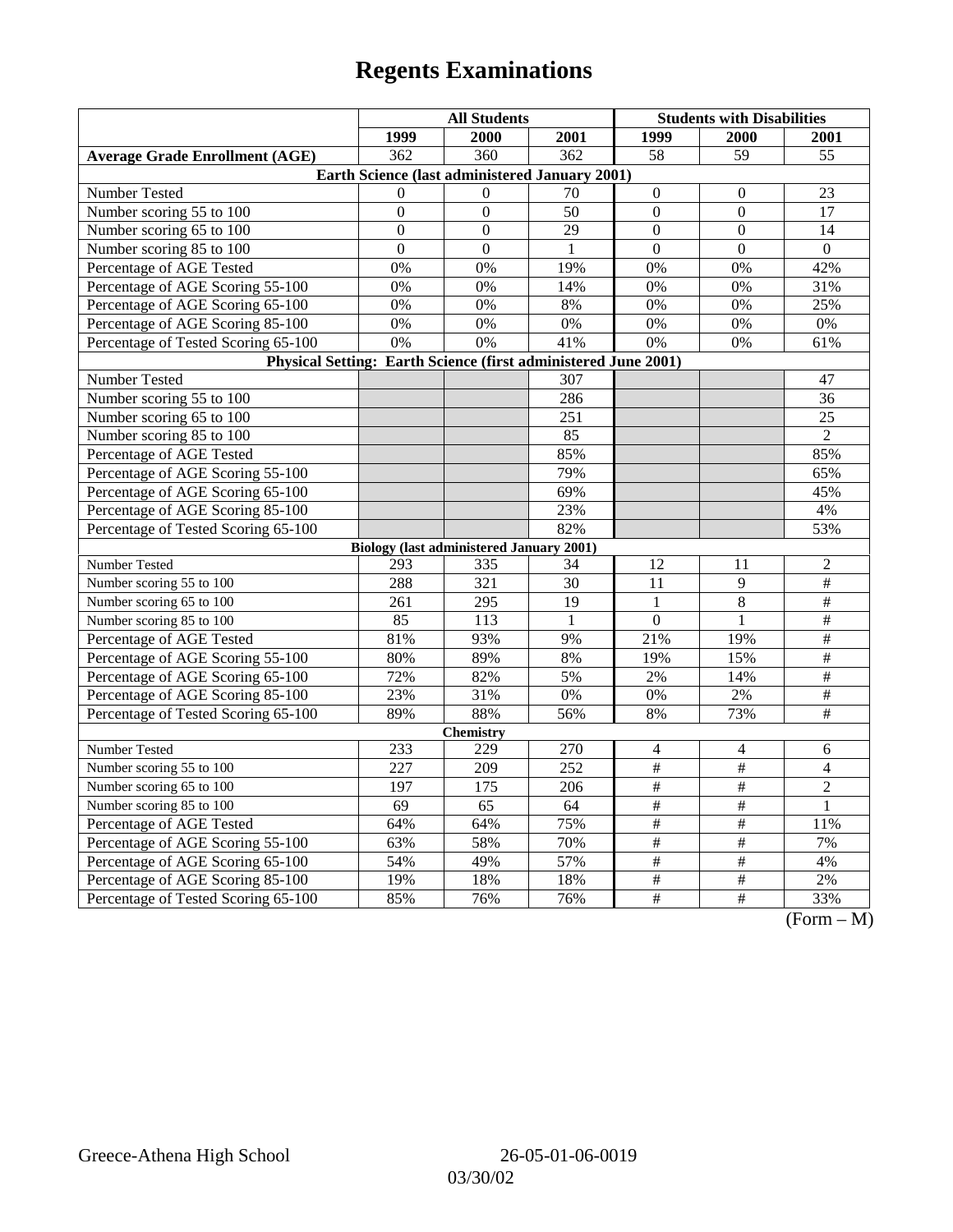|                                                   | <b>All Students</b> |      |      | <b>Students with Disabilities</b> |                |          |  |  |
|---------------------------------------------------|---------------------|------|------|-----------------------------------|----------------|----------|--|--|
|                                                   | 1999                | 2000 | 2001 | 1999                              | 2000           | 2001     |  |  |
| <b>Average Grade Enrollment (AGE)</b>             | 362                 | 360  | 362  | 58                                | 59             | 55       |  |  |
| Living Environment (first administered June 2001) |                     |      |      |                                   |                |          |  |  |
| <b>Number Tested</b>                              |                     |      | 354  |                                   |                | 37       |  |  |
| Number scoring 55 to 100                          |                     |      | 344  |                                   |                | 36       |  |  |
| Number scoring 65 to 100                          |                     |      | 340  |                                   |                | 34       |  |  |
| Number scoring 85 to 100                          |                     |      | 107  |                                   |                |          |  |  |
| Percentage of AGE Tested                          |                     |      | 98%  |                                   |                | 67%      |  |  |
| Percentage of AGE Scoring 55-100                  |                     |      | 95%  |                                   |                | 65%      |  |  |
| Percentage of AGE Scoring 65-100                  |                     |      | 94%  |                                   |                | 62%      |  |  |
| Percentage of AGE Scoring 85-100                  |                     |      | 30%  |                                   |                | 2%       |  |  |
| Percentage of Tested Scoring 65-100               |                     |      | 96%  |                                   |                | 92%      |  |  |
| <b>Physics</b>                                    |                     |      |      |                                   |                |          |  |  |
| Number Tested                                     | 122                 | 78   | 102  | $\mathbf{0}$                      | $\mathfrak{2}$ | $\theta$ |  |  |
| Number scoring 55 to 100                          | 109                 | 76   | 101  | $\Omega$                          | #              | $\theta$ |  |  |
| Number scoring 65 to 100                          | 95                  | 74   | 95   | $\mathbf{0}$                      | #              | $\theta$ |  |  |
| Number scoring 85 to 100                          | 27                  | 23   | 30   | $\Omega$                          | #              | $\Omega$ |  |  |
| Percentage of AGE Tested                          | 34%                 | 22%  | 28%  | 0%                                | #              | 0%       |  |  |
| Percentage of AGE Scoring 55-100                  | 30%                 | 21%  | 28%  | 0%                                | $\#$           | 0%       |  |  |
| Percentage of AGE Scoring 65-100                  | 26%                 | 21%  | 26%  | 0%                                | #              | 0%       |  |  |
| Percentage of AGE Scoring 85-100                  | 7%                  | 6%   | 8%   | 0%                                | #              | $0\%$    |  |  |
| Percentage of Tested Scoring 65-100               | 78%                 | 95%  | 93%  | 0%                                | #              | 0%       |  |  |

 $(Form - N)$